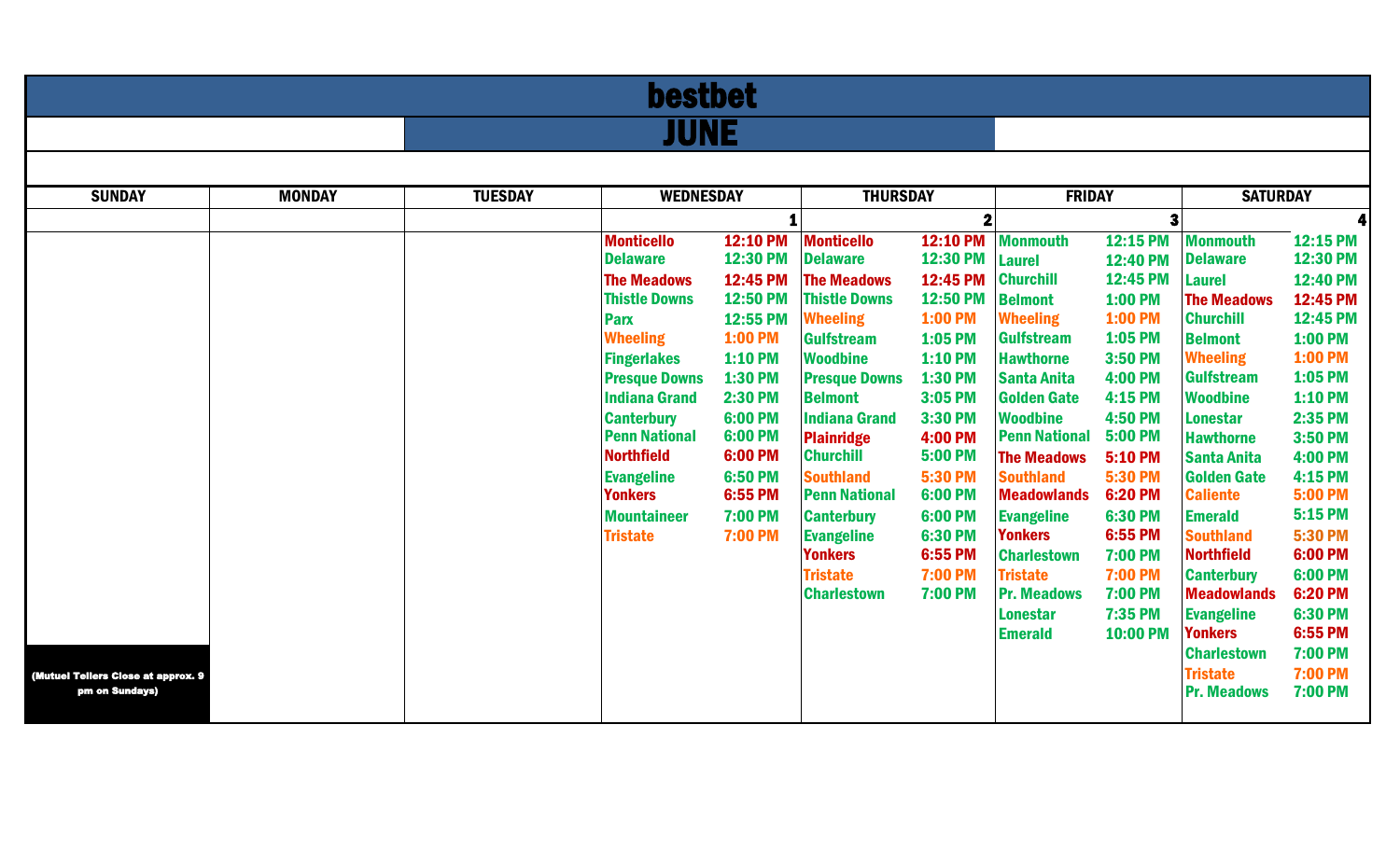| <b>SUNDAY</b>                                        |                | <b>MONDAY</b>        |                 | <b>TUESDAY</b>       |                 | <b>WEDNESDAY</b>     |                | <b>THURSDAY</b>      |                 | <b>FRIDAY</b>        |                     | <b>SATURDAY</b>                     |                    |
|------------------------------------------------------|----------------|----------------------|-----------------|----------------------|-----------------|----------------------|----------------|----------------------|-----------------|----------------------|---------------------|-------------------------------------|--------------------|
|                                                      |                |                      | 6               |                      |                 |                      | 8              |                      | 9               |                      | <b>10</b>           |                                     | 11                 |
| <b>Monmouth</b>                                      | 12:15 PM       | <b>Monticello</b>    | <b>12:10 PM</b> | <b>Monticello</b>    | <b>12:10 PM</b> | <b>Monticello</b>    | 12:10 PM       | <b>Monticello</b>    | <b>12:10 PM</b> | <b>Monmouth</b>      | 12:15 PM            | <b>Belmont</b>                      | 11:35 AM           |
| Laurel                                               | 12:40 PM       | <b>Thistle Downs</b> | 12:50 PM        | <b>Thistle Downs</b> | 12:50 PM        | <b>Delaware</b>      | 12:30 PM       | <b>Delaware</b>      | 12:30 PM        | <b>Delaware</b>      | 12:30 PM            | <b>Parx</b>                         | 12:05 PM           |
| <b>Churchill</b>                                     | 12:45 PM       | Parx                 | 12:55 PM        | Parx                 | 12:55 PM        | <b>The Meadows</b>   | 12:45 PM       | <b>The Meadows</b>   | 12:45 PM        | <b>Laurel</b>        | 12:40 PM            | <b>Monmouth</b>                     | 12:15 PM           |
| <b>Belmont</b>                                       | 1:00 PM        | <b>Fingerlakes</b>   | <b>1:10 PM</b>  | <b>Fingerlakes</b>   | 1:10 PM         | <b>Churchill</b>     | 12:45 PM       | <b>Wheeling</b>      | 1:00 PM         | <b>Churchill</b>     | 12:45 PM            | <b>Delaware</b>                     | 12:30 PM           |
| <b>Wheeling</b>                                      | 1:00 PM        | <b>MC Jai Alai</b>   | 1:30 PM         | <b>MC Jai Alai</b>   | 1:30 PM         | <b>Thistle Downs</b> | 12:50 PM       | <b>Gulfstream</b>    | 1:05 PM         | <b>Belmont</b>       | 1:00 PM             | <b>Laurel</b>                       | 12:40 PM           |
| <b>Gulfstream</b>                                    | 1:05 PM        | <b>Presque Downs</b> | 1:30 PM         | <b>Presque Downs</b> | 1:30 PM         | <b>Wheeling</b>      | <b>1:00 PM</b> | <b>Woodbine</b>      | <b>1:10 PM</b>  | <b>Wheeling</b>      | 1:00 PM             | <b>The Meadows</b>                  | 12:45 PM           |
| <b>Woodbine</b>                                      | <b>1:10 PM</b> | <b>Plainridge</b>    | <b>4:00 PM</b>  | <b>Indiana Grand</b> | <b>2:30 PM</b>  | <b>Fingerlakes</b>   | <b>1:10 PM</b> | <b>Presque Downs</b> | 1:30 PM         | <b>Gulfstream</b>    | 1:05 PM             | <b>Churchill</b>                    | 12:45 PM           |
| <b>MC Jai Alai</b>                                   | 1:30 PM        | <b>Pr. Meadows</b>   | <b>5:00 PM</b>  | <b>Plainridge</b>    | <b>4:00 PM</b>  | <b>Presque Downs</b> | 1:30 PM        | <b>Belmont</b>       | 3:05 PM         | <b>Hawthorne</b>     | 3:50 PM             | <b>Thistle Downs</b>                | 12:50 PM           |
| <b>Canterbury</b>                                    | <b>2:00 PM</b> | <b>Southland</b>     | 5:30 PM         | <b>Caliente</b>      | <b>4:30 PM</b>  | <b>Indiana Grand</b> | <b>2:30 PM</b> | <b>Indiana Grand</b> | 3:30 PM         | <b>Santa Anita</b>   | <b>4:00 PM</b>      | <b>Wheeling</b>                     | <b>1:00 PM</b>     |
| <b>Lonestar</b>                                      | 2:35 PM        | <b>Northfield</b>    | 6:00 PM         | <b>Yonkers</b>       | 6:55 PM         | <b>Canterbury</b>    | <b>5:00 PM</b> | <b>Plainridge</b>    | 4:00 PM         | <b>Golden Gate</b>   | 4:15 PM             | <b>Gulfstream</b>                   | 1:05 PM            |
| <b>Santa Anita</b>                                   | <b>4:00 PM</b> | <b>Yonkers</b>       | 6:55 PM         | <b>Mountaineer</b>   | <b>7:00 PM</b>  | <b>Northfield</b>    | 6:00 PM        | <b>Churchill</b>     | <b>5:00 PM</b>  | <b>Woodbine</b>      | <b>4:50 PM</b>      | <b>Woodbine</b>                     | <b>1:10 PM</b>     |
| <b>Golden Gate</b>                                   | 4:15 PM        | <b>Mountaineer</b>   | <b>7:00 PM</b>  | <b>Tristate</b>      | <b>7:00 PM</b>  | <b>Evangeline</b>    | 6:30 PM        | <b>Canterbury</b>    | <b>5:00 PM</b>  | <b>The Meadows</b>   | 5:10 PM             | <b>Penn National</b>                | <b>2:00 PM</b>     |
| <b>Caliente</b>                                      | <b>5:00 PM</b> |                      |                 | <b>Caliente</b>      | <b>9:30 PM</b>  | <b>Mountaineer</b>   | 7:00 PM        | <b>Southland</b>     | <b>5:30 PM</b>  | <b>Southland</b>     | 5:30 PM             | Lonestar                            | 2:35 PM            |
| <b>Pr. Meadows</b>                                   | <b>5:00 PM</b> |                      |                 |                      |                 | <b>Tristate</b>      | <b>7:00 PM</b> | <b>Penn National</b> | 6:00 PM         | <b>Penn National</b> | 6:00 PM             | <b>Hawthorne</b>                    | 3:50 PM            |
| <b>Emerald</b>                                       | 5:15 PM        |                      |                 |                      |                 |                      |                | <b>Evangeline</b>    | 6:30 PM         | <b>Meadowlands</b>   | 6:20 PM             | <b>Southland</b>                    | <b>4:00 PM</b>     |
| <b>Southland</b>                                     | <b>5:30 PM</b> |                      |                 |                      |                 |                      |                | <b>Yonkers</b>       | 6:55 PM         | <b>Evangeline</b>    | 6:30 PM             | <b>Santa Anita</b>                  | <b>4:00 PM</b>     |
| Northfield                                           | 6:00 PM        |                      |                 |                      |                 |                      |                | <b>Tristate</b>      | <b>7:00 PM</b>  | <b>Yonkers</b>       | 6:55 PM             | <b>Golden Gate</b>                  | <b>4:15 PM</b>     |
| <b>Mountaineer</b>                                   | <b>7:00 PM</b> |                      |                 |                      |                 |                      |                | <b>Charlestown</b>   | 7:00 PM         | <b>Charlestown</b>   | <b>7:00 PM</b>      | <b>Caliente</b>                     | <b>5:00 PM</b>     |
|                                                      |                |                      |                 |                      |                 |                      |                | <b>Lonestar</b>      | 7:35 PM         | <b>Tristate</b>      | <b>7:00 PM</b>      | <b>Canterbury</b>                   | <b>5:00 PM</b>     |
|                                                      |                |                      |                 |                      |                 |                      |                |                      |                 | <b>Pr. Meadows</b>   | 7:00 PM             | <b>Emerald</b><br><b>Northfield</b> | 5:15 PM<br>6:00 PM |
|                                                      |                |                      |                 |                      |                 |                      |                |                      |                 | <b>Lonestar</b>      | 7:35 PM<br>10:00 PM | <b>Meadowlands</b>                  | 6:20 PM            |
|                                                      |                |                      |                 |                      |                 |                      |                |                      |                 | <b>Emerald</b>       |                     |                                     | 6:30 PM            |
|                                                      |                |                      |                 |                      |                 |                      |                |                      |                 |                      |                     | <b>Evangeline</b><br><b>Yonkers</b> | 6:55 PM            |
|                                                      |                |                      |                 |                      |                 | <b>Charlestown</b>   | <b>7:00 PM</b> |                      |                 |                      |                     |                                     |                    |
| (Mutuel Tellers Close at approx. 9<br>pm on Sundays) |                |                      |                 |                      |                 |                      |                |                      |                 |                      |                     | <b>Tristate</b>                     | <b>7:00 PM</b>     |
|                                                      |                |                      |                 |                      |                 |                      |                |                      |                 |                      |                     | <b>Pr. Meadows</b>                  | <b>7:00 PM</b>     |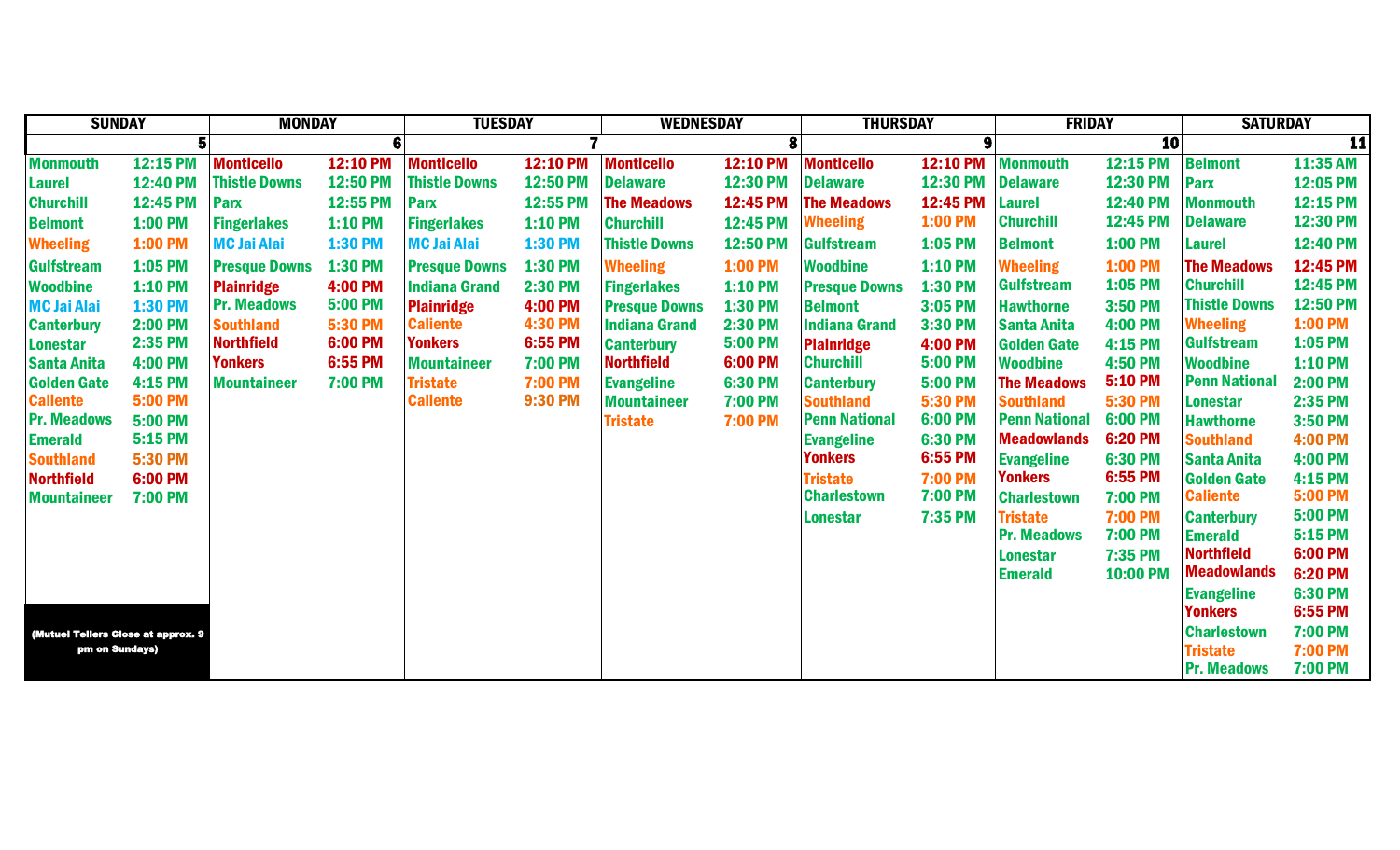| <b>SUNDAY</b><br><b>MONDAY</b>     |                 |                      | <b>TUESDAY</b> |                      | <b>WEDNESDAY</b> | <b>THURSDAY</b>      |                 | <b>FRIDAY</b>        |                 | <b>SATURDAY</b>      |                          |                    |                 |
|------------------------------------|-----------------|----------------------|----------------|----------------------|------------------|----------------------|-----------------|----------------------|-----------------|----------------------|--------------------------|--------------------|-----------------|
|                                    | $\overline{12}$ |                      | 13             |                      | $\overline{14}$  |                      | 15              |                      | <b>16</b>       |                      | $\overline{\mathbf{17}}$ |                    | <b>18</b>       |
| <b>Monmouth</b>                    | <b>12:15 PM</b> | <b>Monticello</b>    | 12:10 PM       | <b>Monticello</b>    | <b>12:10 PM</b>  | <b>Monticello</b>    | 12:10 PM        | <b>Monticello</b>    | <b>12:10 PM</b> | <b>Monmouth</b>      | 12:15 PM                 | <b>Monmouth</b>    | <b>12:15 PM</b> |
| <b>Laurel</b>                      | <b>12:40 PM</b> | <b>Thistle Downs</b> | 12:50 PM       | <b>Thistle Downs</b> | 12:50 PM         | <b>Delaware</b>      | 12:30 PM        | <b>Delaware</b>      | 12:30 PM        | <b>Delaware</b>      | 12:30 PM                 | <b>Delaware</b>    | 12:30 PM        |
| <b>Churchill</b>                   | 12:45 PM        | <b>Parx</b>          | 12:55 PM       | Parx                 | 12:55 PM         | <b>The Meadows</b>   | 12:45 PM        | <b>The Meadows</b>   | 12:45 PM        | <b>Laurel</b>        | 12:40 PM                 | <b>Laurel</b>      | 12:40 PM        |
| <b>Belmont</b>                     | <b>1:00 PM</b>  | <b>Fingerlakes</b>   | $1:10$ PM      | <b>Fingerlakes</b>   | <b>1:10 PM</b>   | <b>Churchill</b>     | 12:45 PM        | <b>Thistle Downs</b> | 12:50 PM        | <b>Churchill</b>     | 12:45 PM                 | <b>The Meadows</b> | 12:45 PM        |
| <b>Wheeling</b>                    | <b>1:00 PM</b>  | <b>MC Jai Alai</b>   | <b>1:30 PM</b> | <b>MC Jai Alai</b>   | 1:30 PM          | <b>Thistle Downs</b> | <b>12:50 PM</b> | <b>Wheeling</b>      | <b>1:00 PM</b>  | <b>Belmont</b>       | 1:00 PM                  | <b>Belmont</b>     | <b>1:00 PM</b>  |
| <b>Gulfstream</b>                  | 1:05 PM         | <b>Presque Downs</b> | 1:30 PM        | <b>Presque Downs</b> | 1:30 PM          | <b>Parx</b>          | 12:55 PM        | <b>Gulfstream</b>    | 1:05 PM         | <b>Wheeling</b>      | 1:00 PM                  | <b>Wheeling</b>    | <b>1:00 PM</b>  |
| <b>Woodbine</b>                    | <b>1:10 PM</b>  | <b>Indiana Grand</b> | <b>2:30 PM</b> | <b>Indiana Grand</b> | 2:30 PM          | <b>Wheeling</b>      | <b>1:00 PM</b>  | <b>Woodbine</b>      | <b>1:10 PM</b>  | <b>Gulfstream</b>    | 1:05 PM                  | <b>Gulfstream</b>  | 1:05 PM         |
| <b>MC Jai Alai</b>                 | 1:30 PM         | <b>Plainridge</b>    | <b>4:00 PM</b> | <b>Plainridge</b>    | 4:00 PM          | <b>Fingerlakes</b>   | <b>1:10 PM</b>  | <b>Presque Downs</b> | 1:30 PM         | <b>Hawthorne</b>     | 3:50 PM                  | <b>Woodbine</b>    | <b>1:10 PM</b>  |
| <b>Canterbury</b>                  | <b>2:00 PM</b>  | <b>Pr. Meadows</b>   | <b>5:00 PM</b> | <b>Caliente</b>      | 4:30 PM          | <b>Presque Downs</b> | 1:30 PM         | <b>Belmont</b>       | 3:05 PM         | <b>Santa Anita</b>   | 4:00 PM                  | Lonestar           | 2:35 PM         |
| <b>Lonestar</b>                    | 2:35 PM         | <b>Southland</b>     | <b>5:30 PM</b> | <b>Yonkers</b>       | 6:55 PM          | <b>Indiana Grand</b> | 2:30 PM         | <b>Indiana Grand</b> | 3:30 PM         | <b>Woodbine</b>      | <b>4:50 PM</b>           | <b>Hawthorne</b>   | 3:50 PM         |
| <b>Santa Anita</b>                 | <b>4:00 PM</b>  | <b>Northfield</b>    | 6:00 PM        | <b>Mountaineer</b>   | <b>7:00 PM</b>   | <b>Canterbury</b>    | <b>5:00 PM</b>  | <b>Plainridge</b>    | <b>4:00 PM</b>  | <b>The Meadows</b>   | 5:10 PM                  | <b>Santa Anita</b> | <b>4:00 PM</b>  |
| <b>Golden Gate</b>                 | 4:15 PM         | <b>Yonkers</b>       | 6:55 PM        | <b>Tristate</b>      | <b>7:00 PM</b>   | <b>Penn National</b> | 6:00 PM         | <b>Churchill</b>     | 5:00 PM         | <b>Southland</b>     | <b>5:30 PM</b>           | <b>Caliente</b>    | <b>5:00 PM</b>  |
| <b>Caliente</b>                    | <b>5:00 PM</b>  | <b>Mountaineer</b>   | <b>7:00 PM</b> | <b>Caliente</b>      | <b>9:30 PM</b>   | Northfield           | 6:00 PM         | <b>Canterbury</b>    | 5:00 PM         | <b>Penn National</b> | 6:00 PM                  | <b>Canterbury</b>  | <b>5:00 PM</b>  |
| <b>Pr. Meadows</b>                 | <b>5:00 PM</b>  |                      |                |                      |                  | <b>Evangeline</b>    | 6:30 PM         | <b>Southland</b>     | <b>5:30 PM</b>  | <b>Meadowlands</b>   | 6:20 PM                  | <b>Emerald</b>     | 5:15 PM         |
| <b>Emerald</b>                     | 5:15 PM         |                      |                |                      |                  | <b>Mountaineer</b>   | <b>7:00 PM</b>  | <b>Penn National</b> | 6:00 PM         | <b>Evangeline</b>    | 6:30 PM                  | <b>Southland</b>   | <b>5:30 PM</b>  |
| <b>Southland</b>                   | <b>5:30 PM</b>  |                      |                |                      |                  | <b>Tristate</b>      | 7:00 PM         | <b>Evangeline</b>    | 6:30 PM         | <b>Yonkers</b>       | 6:55 PM                  | <b>Churchill</b>   | 6:00 PM         |
| <b>Northfield</b>                  | 6:00 PM         |                      |                |                      |                  |                      |                 | <b>Yonkers</b>       | 6:55 PM         | <b>Charlestown</b>   | <b>7:00 PM</b>           | <b>Northfield</b>  | 6:00 PM         |
| <b>Mountaineer</b>                 | <b>7:00 PM</b>  |                      |                |                      |                  |                      |                 | <b>Tristate</b>      | 7:00 PM         | <b>Tristate</b>      | <b>7:00 PM</b>           | <b>Meadowlands</b> | 6:20 PM         |
|                                    |                 |                      |                |                      |                  |                      |                 | <b>Charlestown</b>   | 7:00 PM         | <b>Pr. Meadows</b>   | 7:00 PM                  | <b>Evangeline</b>  | 6:30 PM         |
|                                    |                 |                      |                |                      |                  |                      |                 | <b>Lonestar</b>      | 7:35 PM         | <b>Lonestar</b>      | 7:35 PM                  | <b>Yonkers</b>     | 6:55 PM         |
|                                    |                 |                      |                |                      |                  |                      |                 |                      |                 | <b>Emerald</b>       | 10:00 PM                 | <b>Charlestown</b> | <b>7:00 PM</b>  |
|                                    |                 |                      |                |                      |                  |                      |                 |                      |                 |                      |                          | <b>Tristate</b>    | <b>7:00 PM</b>  |
|                                    |                 |                      |                |                      |                  |                      |                 |                      |                 |                      |                          | <b>Pr. Meadows</b> | <b>7:00 PM</b>  |
| (Mutuel Tellers Close at approx. 9 |                 |                      |                |                      |                  |                      |                 |                      |                 |                      |                          |                    |                 |
| pm on Sundays)                     |                 |                      |                |                      |                  |                      |                 |                      |                 |                      |                          |                    |                 |
|                                    |                 |                      |                |                      |                  |                      |                 |                      |                 |                      |                          |                    |                 |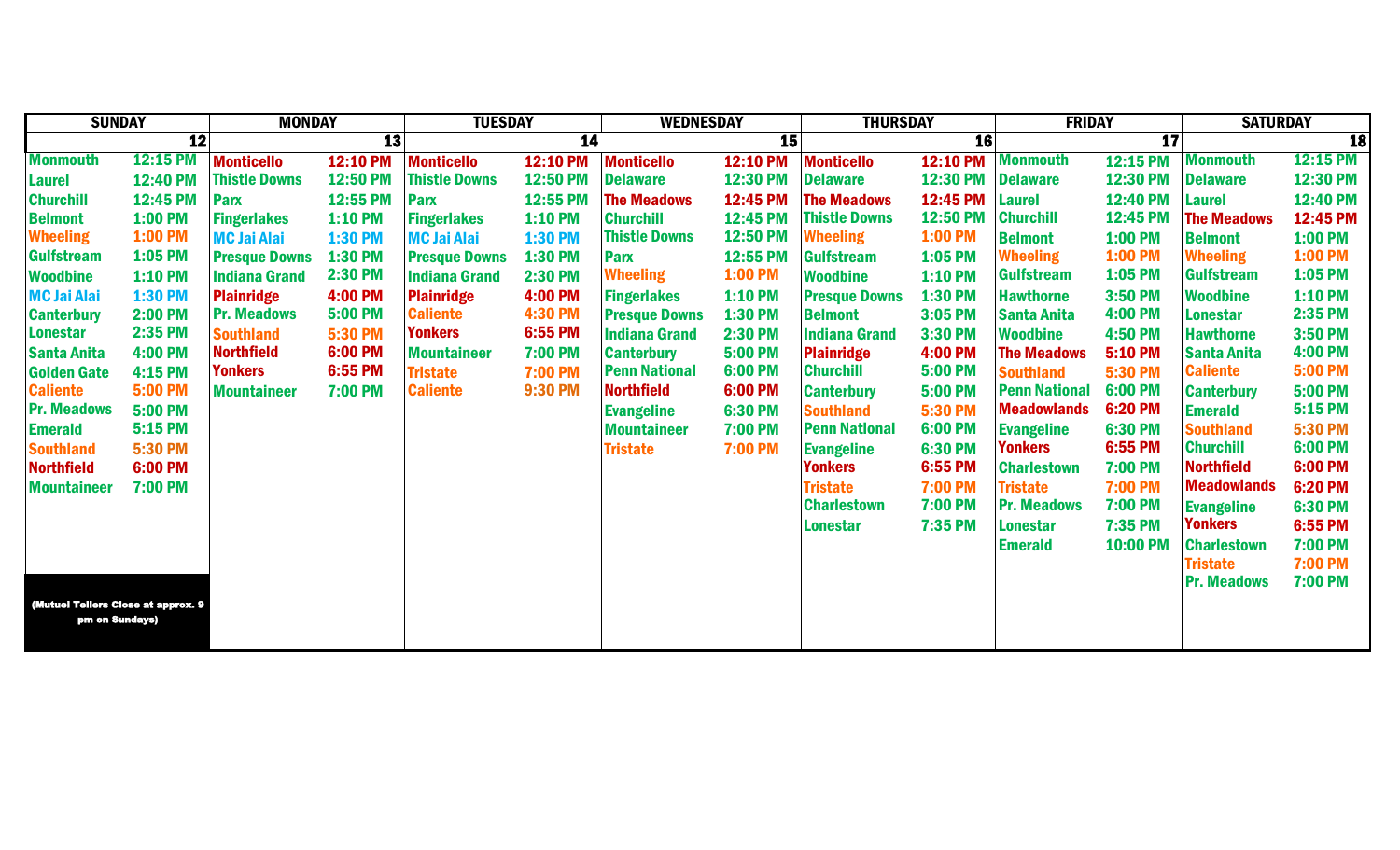| <b>SUNDAY</b>                      |                | <b>MONDAY</b>        |                | <b>TUESDAY</b>       |                 | <b>WEDNESDAY</b>     |                 | <b>THURSDAY</b>      |                 | <b>FRIDAY</b>        |                 | <b>SATURDAY</b>      |                 |
|------------------------------------|----------------|----------------------|----------------|----------------------|-----------------|----------------------|-----------------|----------------------|-----------------|----------------------|-----------------|----------------------|-----------------|
|                                    | <b>19</b>      |                      | 20             |                      | $\overline{21}$ |                      | $\overline{22}$ |                      | $\overline{23}$ |                      | $\overline{24}$ |                      | $\overline{25}$ |
| <b>Monmouth</b>                    | 12:15 PM       | <b>Monticello</b>    | 12:10 PM       | <b>Monticello</b>    | <b>12:10 PM</b> | <b>Monticello</b>    | <b>12:10 PM</b> | <b>Monticello</b>    | <b>12:10 PM</b> | <b>Monmouth</b>      | <b>12:10 PM</b> | <b>Monmouth</b>      | <b>12:10 PM</b> |
| <b>Laurel</b>                      | 12:40 PM       | <b>Thistle Downs</b> | 12:50 PM       | <b>Thistle Downs</b> | 12:50 PM        | <b>Delaware</b>      | 12:30 PM        | <b>Delaware</b>      | 12:30 PM        | <b>Delaware</b>      | 12:30 PM        | <b>Delaware</b>      | 12:30 PM        |
| <b>Churchill</b>                   | 12:45 PM       | <b>Parx</b>          | 12:55 PM       | Parx                 | 12:55 PM        | <b>The Meadows</b>   | 12:45 PM        | <b>The Meadows</b>   | 12:45 PM        | <b>Laurel</b>        | 12:40 PM        | <b>Laurel</b>        | 12:40 PM        |
| <b>Belmont</b>                     | 1:00 PM        | <b>Fingerlakes</b>   | <b>1:10 PM</b> | <b>Fingerlakes</b>   | <b>1:10 PM</b>  | <b>Churchill</b>     | 12:45 PM        | <b>Wheeling</b>      | <b>1:00 PM</b>  | <b>Churchill</b>     | 12:45 PM        | <b>The Meadows</b>   | 12:45 PM        |
| <b>Wheeling</b>                    | 1:00 PM        | <b>MC Jai Alai</b>   | <b>1:30 PM</b> | <b>MC Jai Alai</b>   | <b>1:30 PM</b>  | <b>Thistle Downs</b> | 12:50 PM        | <b>Gulfstream</b>    | 1:05 PM         | <b>Belmont</b>       | 1:00 PM         | <b>Churchill</b>     | 12:45 PM        |
| <b>Gulfstream</b>                  | 1:05 PM        | <b>Presque Downs</b> | 1:30 PM        | <b>Presque Downs</b> | 1:30 PM         | <b>Wheeling</b>      | 1:00 PM         | <b>Woodbine</b>      | <b>1:10 PM</b>  | <b>Wheeling</b>      | <b>1:00 PM</b>  | <b>Thistle Downs</b> | <b>12:50 PM</b> |
| <b>Woodbine</b>                    | 1:10 PM        | <b>Indiana Grand</b> | <b>2:30 PM</b> | <b>Indiana Grand</b> | <b>2:30 PM</b>  | <b>Fingerlakes</b>   | <b>1:10 PM</b>  | <b>Presque Downs</b> | 1:30 PM         | <b>Gulfstream</b>    | 1:05 PM         | Parx                 | 12:55 PM        |
| <b>MC Jai Alai</b>                 | <b>1:30 PM</b> | <b>Plainridge</b>    | <b>4:00 PM</b> | <b>Plainridge</b>    | <b>4:00 PM</b>  | <b>Presque Downs</b> | 1:30 PM         | <b>Belmont</b>       | 3:05 PM         | <b>Hawthorne</b>     | 3:50 PM         | <b>Belmont</b>       | <b>1:00 PM</b>  |
| <b>Canterbury</b>                  | <b>2:00 PM</b> | <b>Southland</b>     | 5:30 PM        | <b>Caliente</b>      | 4:30 PM         | <b>Indiana Grand</b> | <b>2:30 PM</b>  | <b>Indiana Grand</b> | 3:30 PM         | <b>Woodbine</b>      | <b>4:50 PM</b>  | <b>Wheeling</b>      | <b>1:00 PM</b>  |
| <b>Lonestar</b>                    | 2:35 PM        | <b>Northfield</b>    | 6:00 PM        | <b>Yonkers</b>       | 6:55 PM         | <b>Canterbury</b>    | <b>5:00 PM</b>  | <b>Hawthorne</b>     | 3:50 PM         | <b>The Meadows</b>   | <b>5:10 PM</b>  | <b>Gulfstream</b>    | 1:05 PM         |
| <b>Santa Anita</b>                 | <b>4:00 PM</b> | <b>Yonkers</b>       | 6:55 PM        | <b>Mountaineer</b>   | <b>7:00 PM</b>  | <b>Penn National</b> | 6:00 PM         | <b>Plainridge</b>    | 4:00 PM         | <b>Southland</b>     | 5:30 PM         | <b>Woodbine</b>      | <b>1:10 PM</b>  |
| <b>Caliente</b>                    | <b>5:00 PM</b> | <b>Mountaineer</b>   | <b>7:00 PM</b> | <b>Tristate</b>      | 7:00 PM         | <b>Northfield</b>    | 6:00 PM         | <b>Churchill</b>     | 5:00 PM         | <b>Penn National</b> | 6:00 PM         | <b>Lonestar</b>      | 2:35 PM         |
| <b>Emerald</b>                     | <b>5:15 PM</b> |                      |                | <b>Caliente</b>      | <b>9:30 PM</b>  | <b>Evangeline</b>    | 6:30 PM         | <b>Canterbury</b>    | <b>5:00 PM</b>  | <b>Meadowlands</b>   | 6:20 PM         | <b>Hawthorne</b>     | 3:50 PM         |
| <b>Southland</b>                   | <b>5:30 PM</b> |                      |                |                      |                 | <b>Mountaineer</b>   | <b>7:00 PM</b>  | <b>Southland</b>     | <b>5:30 PM</b>  | <b>Evangeline</b>    | 6:30 PM         | <b>Caliente</b>      | <b>5:00 PM</b>  |
| <b>Northfield</b>                  | 6:00 PM        |                      |                |                      |                 | <b>Tristate</b>      | <b>7:00 PM</b>  | <b>Penn National</b> | 6:00 PM         | <b>Yonkers</b>       | 6:55 PM         | <b>Canterbury</b>    | <b>5:00 PM</b>  |
| <b>Mountaineer</b>                 | <b>7:00 PM</b> |                      |                |                      |                 |                      |                 | <b>Evangeline</b>    | 6:30 PM         | <b>Charlestown</b>   | <b>7:00 PM</b>  | <b>Emerald</b>       | 5:15 PM         |
|                                    |                |                      |                |                      |                 |                      |                 | <b>Yonkers</b>       | 6:55 PM         | <b>Tristate</b>      | <b>7:00 PM</b>  | <b>Southland</b>     | <b>5:30 PM</b>  |
|                                    |                |                      |                |                      |                 |                      |                 | <b>Tristate</b>      | <b>7:00 PM</b>  | <b>Lonestar</b>      | 7:35 PM         | <b>Northfield</b>    | 6:00 PM         |
| $\mathcal{U}$                      |                |                      |                |                      |                 |                      |                 | <b>Charlestown</b>   | <b>7:00 PM</b>  | <b>Emerald</b>       | 10:00 PM        | <b>Meadowlands</b>   | 6:20 PM         |
|                                    |                |                      |                |                      |                 |                      |                 | Lonestar             | 7:35 PM         |                      |                 | <b>Evangeline</b>    | 6:30 PM         |
|                                    |                |                      |                |                      |                 |                      |                 |                      |                 |                      |                 | <b>Yonkers</b>       | 6:55 PM         |
| <b>Happy Fathers Day</b>           |                |                      |                |                      |                 |                      |                 |                      |                 |                      |                 | <b>Charlestown</b>   | <b>7:00 PM</b>  |
|                                    |                |                      |                |                      |                 |                      |                 |                      |                 |                      |                 | <b>Tristate</b>      | 7:00 PM         |
| (Mutuel Tellers Close at approx. 9 |                |                      |                |                      |                 |                      |                 |                      |                 |                      |                 |                      |                 |
| pm on Sundays)                     |                |                      |                |                      |                 |                      |                 |                      |                 |                      |                 |                      |                 |
|                                    |                |                      |                |                      |                 |                      |                 |                      |                 |                      |                 |                      |                 |